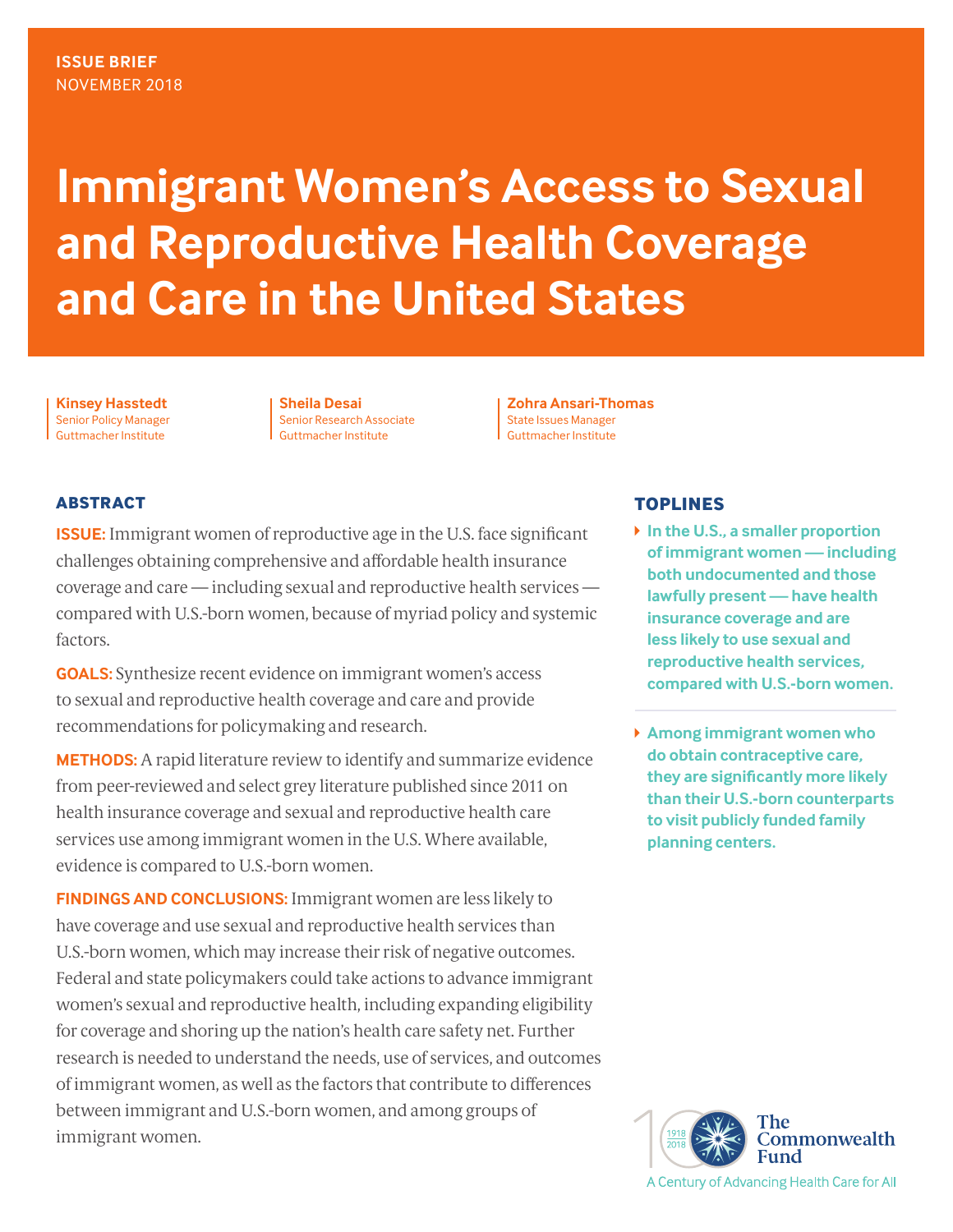#### <span id="page-1-0"></span>**INTRODUCTION**

Access to a full range of sexual and reproductive health services is critical to the well-being of individuals, families, and communities. Contraceptive use helps women realize their own reproductive goals, which in turn helps them achieve their educational, employment, and financial ambitions[.1](#page-6-0) For pregnant women, information about and access to a full range of options are also key to realizing health and life goals.<sup>2</sup> Preventive services, such as STI testing and reproductive cancer screening, help prevent negative outcomes including pelvic inflammatory disease, adverse pregnancy and birth outcomes, and cervical cancer and related mortality[.3](#page-6-0)Comprehensive insurance coverage of these services helps make them affordable and accessible[.4](#page-6-0)

But millions of women face structural barriers to obtaining such coverage and care, based solely on their immigration status. This includes women who are lawfully present and those who are undocumented. When immigrant women — nearly half of whom are of reproductive age  $(15-44)^5$  — are unable to obtain basic care, their health, well-being, and economic security are jeopardized, as well as the well-being and stability of their families and communities. Indeed, numerous policies and protocols effectively block many immigrants from affordable health insurance coverage, including programs their tax dollars support, and degrade immigrants' considerable contributions to their communities and the nation's economy. Many lawfully present immigrants are ineligible to enroll in coverage through Medicaid and the Children's Health Insurance Program (CHIP) during their first five years of legal residency, while undocumented immigrants are largely barred from public coverage overall. Although some states have made limited exceptions to the "five-year bar" for pregnant women and those age 18 and younger (Exhibit 1),<sup>6</sup> barriers to coverage persist for many immigrants.

Although most lawfully present immigrants are eligible to purchase private coverage through the Affordable Care Act's (ACA) health insurance marketplaces using premium tax credits and cost-sharing subsidies, undocumented immigrants are entirely barred from marketplace coverage. Moreover, policymakers' recent attempts to destabilize the ACA's marketplaces — which have helped many people access a wide range of services and providers — would have considerable implications for sexual and reproductive health, if implemented[.7](#page-6-0)

U.S. immigration policy also affects immigrants' access to coverage and care. For instance, the Deferred Action for Childhood Arrivals (DACA) Program established in 2012 enables grantees — all of whom are of reproductive age — to lawfully remain in the country. But despite their lawful status, individuals granted DACA are barred from nearly all public coverage, ACA marketplace plans, and affordability programs. Their years in the U.S. do not count toward their five-year path to Medicaid eligibility.

Recent attempts to repeal DACA, in addition to increasingly strict enforcement of immigration policies, have heightened fear and distress among immigrants, likely impeding their access to coverage and care.<sup>[8](#page-6-0)</sup> In addition, the current administration has proposed sweeping changes to the so-called public charge test, which has been part of federal immigration law for decades, and has been used to determine whether individuals may rely on public programs as a main source of financial support. The administration's proposed regulatory changes would dramatically limit people's ability to enter the country or obtain a green card based on their use of public programs, including Medicaid[.9](#page-6-0) These changes are widely expected to decrease enrollment in and use of these programs among eligible individuals because of fear of punitive action, with pronounced ramifications for pregnant or postpartum women and children[.10](#page-6-0)

The evidence synthesized below (based on a rapid literature review<sup>[11](#page-6-0)</sup>) compares the experiences of immigrant women to those of women born in the United States, resulting in recommendations for further research and policymaking.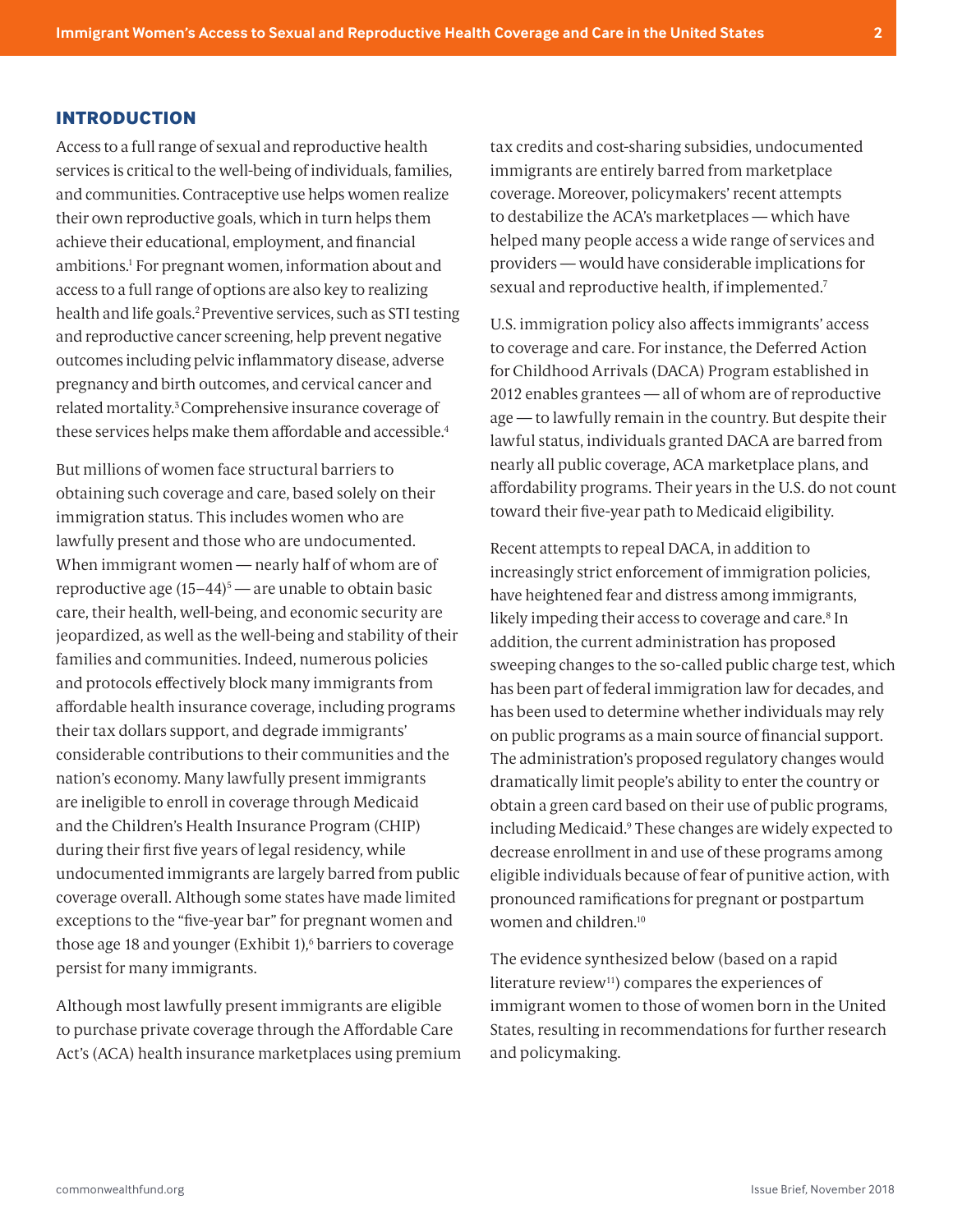# Exhibit 1. Limited Exceptions to the Five-Year Bar

|                             | <b>Lawfully residing immigrant</b><br>children without 5-year wait | <b>Lawfully residing pregnant</b><br>women without 5-year wait | <b>Pregnant women regardless</b> |
|-----------------------------|--------------------------------------------------------------------|----------------------------------------------------------------|----------------------------------|
| <b>State</b>                | (Medicaid or CHIP)                                                 | (Medicaid or CHIP)                                             | of status (CHIP)                 |
| Alabama                     |                                                                    |                                                                |                                  |
| Alaska                      |                                                                    |                                                                |                                  |
| Arizona                     |                                                                    |                                                                |                                  |
| <b>Arkansas</b>             | $\bullet$                                                          | $\bullet$                                                      | $\bullet$                        |
| California                  | $\bullet$                                                          | $\bullet$                                                      | $\bullet$                        |
| Colorado                    | $\bullet$                                                          | $\bullet$                                                      |                                  |
| Connecticut                 | $\bullet$                                                          | $\bullet$                                                      |                                  |
| <b>Delaware</b>             | $\bullet$                                                          | $\bullet$                                                      |                                  |
| <b>District of Columbia</b> | $\bullet$                                                          | $\bullet$                                                      |                                  |
| Florida                     | $\bullet$                                                          |                                                                |                                  |
| Georgia                     |                                                                    |                                                                |                                  |
| Hawaii                      | $\bullet$                                                          | $\bullet$                                                      |                                  |
| Idaho                       |                                                                    |                                                                |                                  |
| <b>Illinois</b>             | $\bullet$                                                          |                                                                | $\bullet$                        |
| Indiana                     |                                                                    |                                                                |                                  |
| lowa                        | $\bullet$                                                          |                                                                |                                  |
| Kansas                      |                                                                    |                                                                |                                  |
| Kentucky                    | $\bullet$                                                          |                                                                |                                  |
| Louisiana                   |                                                                    |                                                                | $\bullet$                        |
| Maine                       | $\bullet$                                                          | $\bullet$                                                      |                                  |
|                             | $\bullet$                                                          | $\bullet$                                                      |                                  |
| Maryland                    |                                                                    |                                                                |                                  |
| Massachusetts               | $\bullet$                                                          | $\bullet$                                                      | $\bullet$                        |
| Michigan                    |                                                                    |                                                                | $\bullet$                        |
| Minnesota                   | $\bullet$                                                          | $\bullet$                                                      | $\bullet$                        |
| Mississippi                 |                                                                    |                                                                |                                  |
| Missouri                    |                                                                    |                                                                | $\bullet$                        |
| Montana                     | $\bullet$                                                          |                                                                |                                  |
| Nebraska                    | $\bullet$                                                          | $\bullet$                                                      | $\bullet$                        |
| Nevada                      | $\bullet$                                                          |                                                                |                                  |
| <b>New Hampshire</b>        |                                                                    |                                                                |                                  |
| New Jersey                  | $\bullet$                                                          | $\bullet$                                                      |                                  |
| <b>New Mexico</b>           | $\bullet$                                                          | $\bullet$                                                      |                                  |
| <b>New York</b>             | $\bullet$                                                          | $\bullet$                                                      |                                  |
| <b>North Carolina</b>       | $\bullet$                                                          | $\bullet$                                                      |                                  |
| <b>North Dakota</b>         |                                                                    |                                                                |                                  |
| Ohio                        | $\bullet$                                                          | $\bullet$                                                      |                                  |
| Oklahoma                    |                                                                    |                                                                | $\bullet$                        |
| Oregon                      | $\bullet$                                                          |                                                                | $\bullet$                        |
| Pennsylvania                | $\bullet$                                                          | ۰                                                              |                                  |
| Rhode Island                | $\bullet$                                                          |                                                                | $\bullet$                        |
| <b>South Carolina</b>       | $\bullet$                                                          | $\bullet$                                                      |                                  |
| South Dakota                |                                                                    |                                                                |                                  |
| <b>Tennessee</b>            |                                                                    |                                                                | $\bullet$                        |
| Texas                       | $\bullet$                                                          |                                                                | $\bullet$                        |
| Utah                        | $\bullet$                                                          |                                                                |                                  |
| Vermont                     | $\bullet$                                                          | $\bullet$                                                      |                                  |
| Virginia                    | $\bullet$                                                          | $\bullet$                                                      |                                  |
| Washington                  | $\bullet$                                                          | $\bullet$                                                      | $\bullet$                        |
| <b>West Virginia</b>        | $\bullet$                                                          | $\bullet$                                                      |                                  |
| Wisconsin                   | $\bullet$                                                          | $\bullet$                                                      | $\bullet$                        |
| Wyoming                     |                                                                    | $\bullet$                                                      |                                  |
| U.S. total                  | 34                                                                 | 25                                                             | 16 <sub>1</sub>                  |

Data: Kaiser Family Foundation and National Immigration Law Center.

Notes: States can use Medicaid and CHIP funds to cover lawfully residing children and pregnant women, regardless of their date of entry, and can use CHIP funds to cover prenatal care, labor and delivery for a pregnant woman, regardless of immigration status, by covering her fetus. Coverage policies are as of January 2018.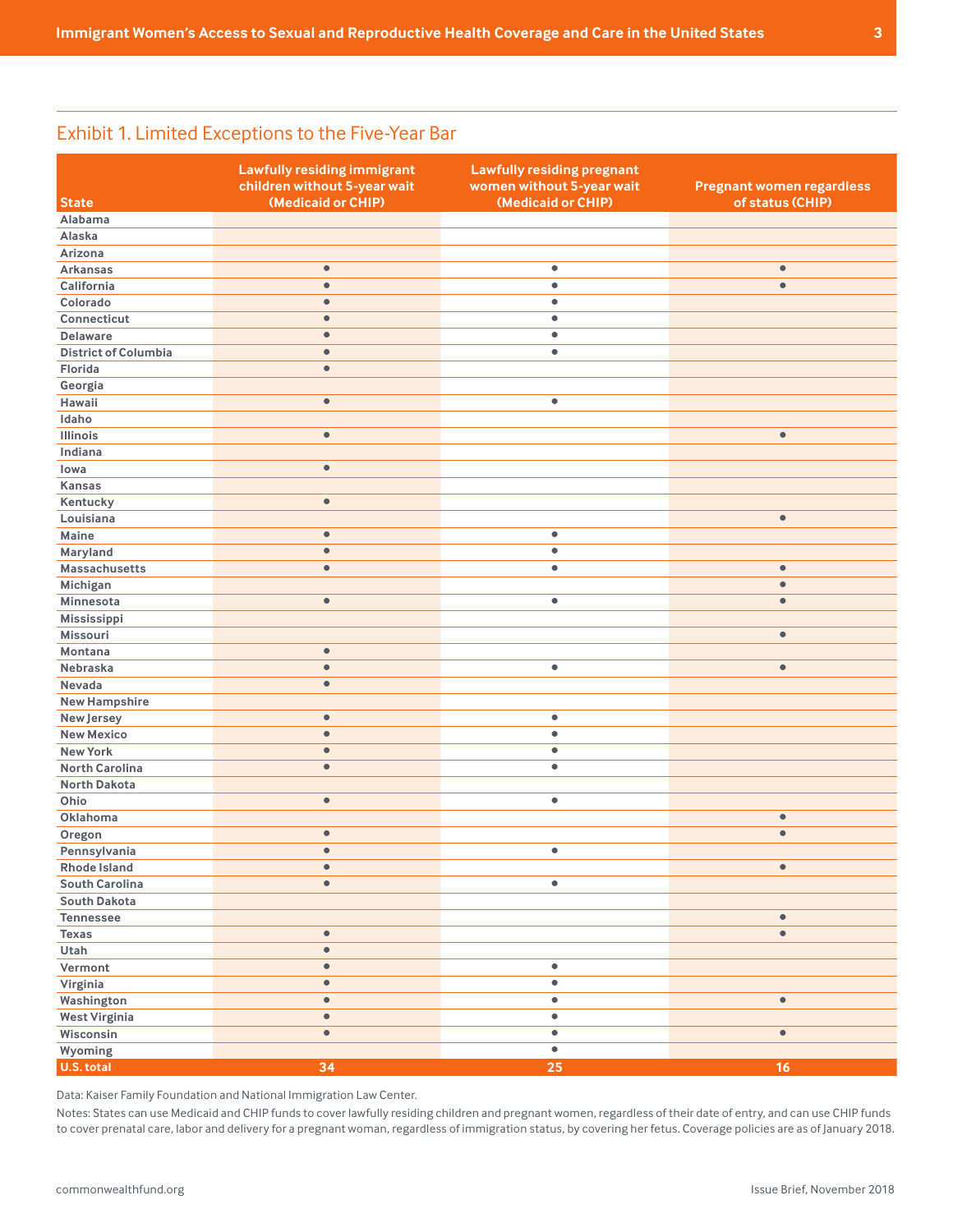#### <span id="page-3-0"></span>**FINDINGS**

Exhibit 2

Although limited, existing research suggests immigration status influences women's sexual and reproductive health coverage, care, and outcomes. Some evidence indicates that immigration status may serve as a protective factor in specific instances: some immigrant groups may have a lower risk of breast cancer and HIV, and immigrant women overall are less likely to report unplanned or preterm births compared to U.S.-born women[.12](#page-6-0) However, other studies indicate immigrant women may be at heightened risk for some pregnancy- and birth-related complications, such as gestational diabetes and cesarean delivery[.13](#page-6-0) Indeed, the majority of evidence indicates that being an immigrant in the U.S. is associated with obstacles to obtaining coverage and sexual and reproductive health services. Although immigrants in the U.S. are not a homogenous group, most national-level research does not examine this population by different demographic groups. Thus this paper largely reflects the overall immigrant population.

## **Differences in Obtaining and Using Coverage Between Immigrant and U.S.-Born Women**

As suggested, policy barriers have contributed to gaps in immigrant women's health coverage. In 2016, 34 percent of the 6.4 million noncitizen immigrant women of reproductive age were uninsured, compared to 9 percent of U.S.-born women[.14](#page-6-0) A nationally representative Guttmacher study of women obtaining contraception at Title X–funded health centers in 2016 found that, compared to U.S.-born patients, immigrant patients were significantly more likely to report not seeking or having insurance coverage (Exhibit 2)[.15](#page-7-0) About one of five immigrant patients who had coverage did not plan to use it; the study authors suggest some of these patients may have experienced real or perceived threats because of their immigration status while others may have faced language and other logistical barriers.

## Exhibit 2. Disparities in Health Coverage Between Immigrant and U.S.-Born Women Obtaining Care  $\frac{1}{2}$  Title X–Funded Sites at Title X–Funded Sites



#### **Top three identified reasons immigrant women say they did not seek coverage:**



Data: Guttmacher Institute.

Note: Data come from a nationally representative sample of women age 15 and older receiving contraceptive services at Title X–funded sites in 2016.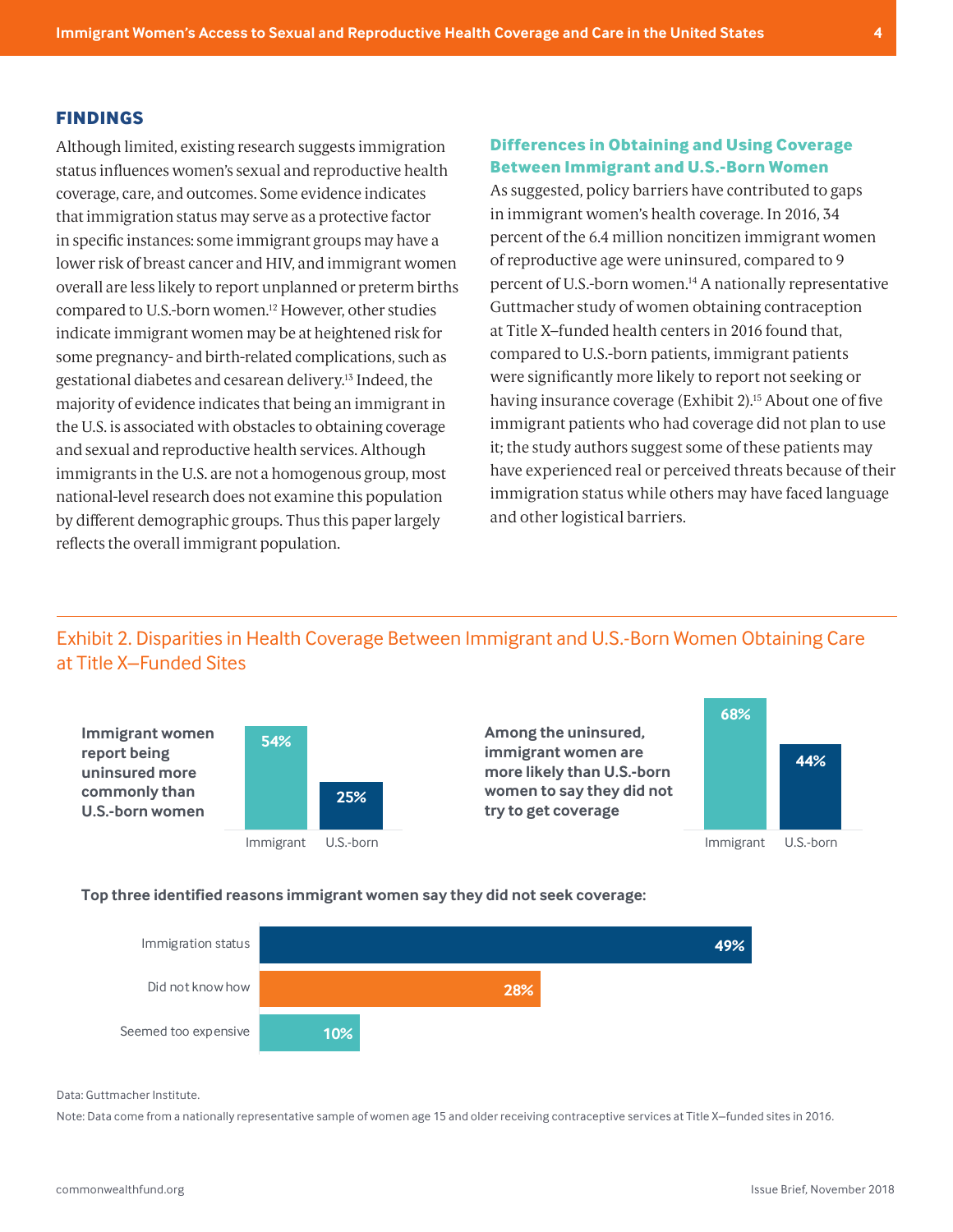## <span id="page-4-0"></span>**Differences in Use of Services Between Immigrant and U.S.-Born Women**

Overall, a smaller proportion of immigrant women of reproductive age use sexual and reproductive health services, particularly when it comes to contraceptive care for those at risk of unintended pregnancy[.16](#page-7-0) One Guttmacher study found that only half of immigrant women had received contraceptive services or information in the previous year, compared to two-thirds of U.S.-born women[.17](#page-7-0) Another study found that immigrant women are less likely to have used a contraceptive method deemed "highly effective" at preventing pregnancy (e.g., IUDs and implants), with variations by race and ethnicity.<sup>18</sup> These trends may be driven in part by individual women's contraceptive needs and preferences, high up-front costs, and required placement by a clinician.

Evidence also suggests immigrant women are less likely to receive other preventive services, such as Pap tests to detect and prevent cervical cancer and screening and vaccinations for hepatitis B, which can be life-threatening for infants[.19](#page-7-0) Immigrant women, particularly those who are uninsured and noncitizens, are also significantly less likely to obtain mammograms.<sup>[20](#page-7-0)</sup>

#### **Importance of Safety-Net Providers**

Among those who do obtain services, immigrant women are significantly more likely than U.S.-born women to obtain services from publicly funded family planning centers[.21](#page-7-0) For example, 41 percent of immigrant women who obtained contraceptive care in the years 2006 to 2010 did so at safety-net family planning centers, compared to 25 percent of their U.S.-born counterparts. Seven of 10 immigrant women reported a safety-net site as their usual source of medical care.<sup>22</sup> These findings underscore the importance of these providers for low-income and uninsured immigrants.

## **AREAS FOR FUTURE RESEARCH**

We need additional studies to better understand differences between immigrant and U.S.-born women's sexual and reproductive health. For instance, though immigrant and U.S.-born women use abortion services

at comparable rates, $23$  there is no research on the characteristics of immigrant women who seek abortion services or the barriers they face. Exploring how individual and contextual factors influence immigrant women's sexual and reproductive health experiences, decisions, and outcomes could inform policies and protocols that would improve their ability to obtain services, as well as their well-being.

Improved study methods, such as oversampling or pooling data on underrepresented immigrants, also are needed to enhance research in this area. Data collection and analysis methods that disaggregate populations by characteristics such as country or region of origin, or length of stay in the U.S., will be key to identifying critical differences within this increasingly diverse population. Research efforts also can better reach and represent immigrant groups, by developing data collection tools in multiple languages and engaging immigrant communities and advocacy organizations as valued partners.

It is also important to identify and understand the impact of immigration-related policies on health care access and use. Some studies have found negative health consequences for immigrants experiencing detention, deportation, or the threat of such action, requiring further investigation, including on sexual and reproductive health indicators[.24](#page-7-0)

## **POLICY OPTIONS**

Advancing immigrant women's sexual and reproductive health and the well-being of families and communities requires action from policymakers. For instance, publicly funded family planning providers are increasingly under threat by efforts to limit the reach of Medicaid and attempts to fundamentally alter the Title X program. Funding and protecting the integrity of these programs is necessary to sustain safety-net providers' ability to effectively serve their patients.[25](#page-7-0) Policymakers also can support community health worker models, which serve as a bridge between underserved communities and the health care system through community-level care coordination, and have long been essential to the nation's safety net.<sup>[26](#page-7-0)</sup>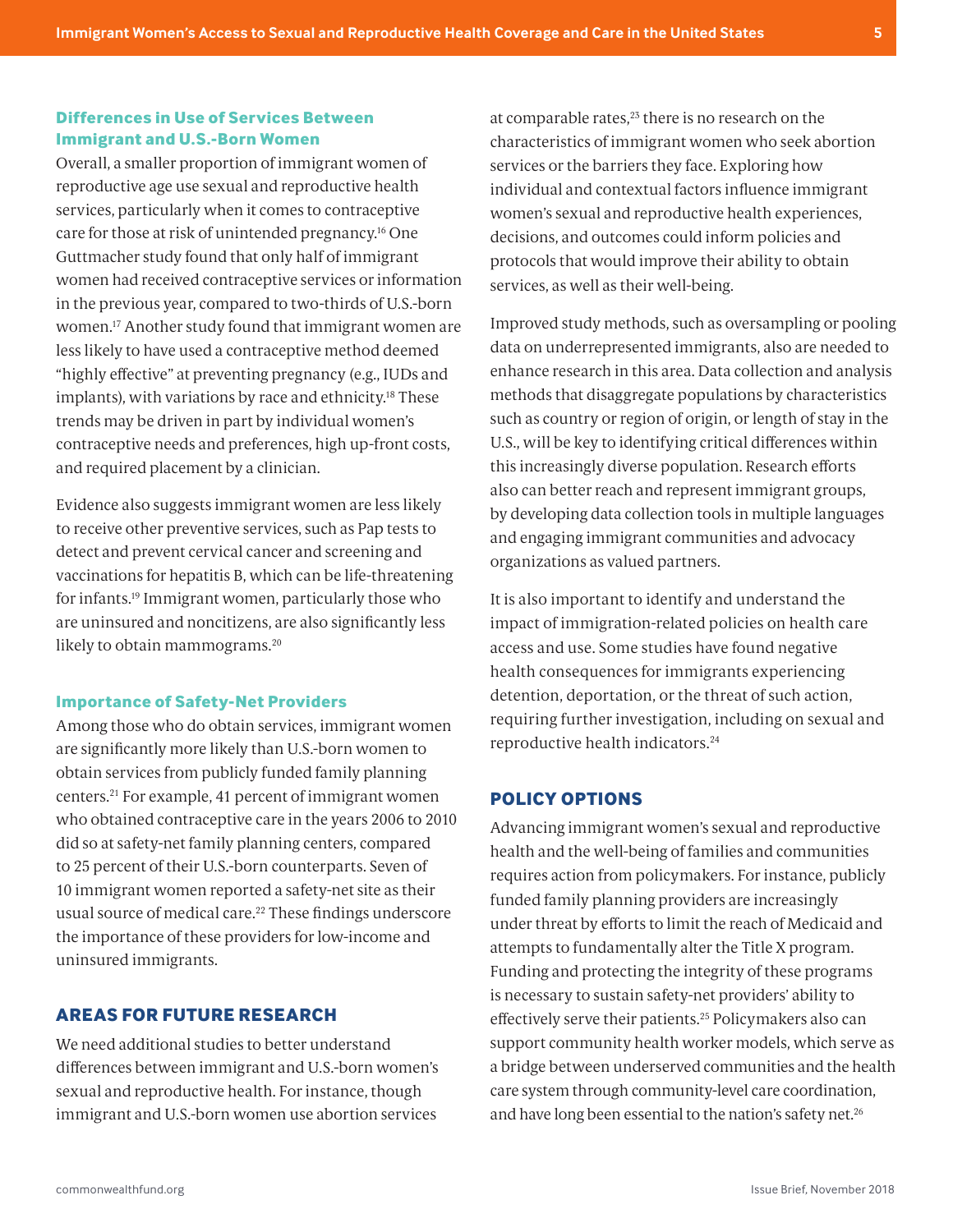<span id="page-5-0"></span>At the federal level, policymakers can maintain the ACA's advances, particularly for immigrants eligible for marketplace plans that cover contraceptive and other preventive services without additional cost-sharing, as well as comprehensive maternity services.[27](#page-7-0) Moreover, Congress can lift the five-year bar on Medicaid and CHIP and the administration can allow DACA recipients to participate in the ACA's affordable coverage options and in Medicaid and CHIP, where eligible. Such expansions would contribute to better health outcomes, reduce out-of-pocket costs for low-income immigrant women and their families, and enhance safety-net providers' sustainability.[28](#page-7-0)

At the state level, policymakers that have not adopted all federally supported coverage expansions specific to immigrant women who are pregnant and immigrant children can do so. States also can invest their own funds into programs that make coverage and care more accessible to immigrants, including undocumented immigrants; many have already done so, and others could follow suit.[29](#page-7-0)

Finally, immigrants in the U.S. face policies and practices that can deter them from obtaining or using coverage and seeking necessary health services.<sup>[30](#page-7-0)</sup> Advancing immigrant women's sexual and reproductive health will necessitate action beyond the health sector, including reforming federal and state immigration policies to better recognize and promote the health and rights of all individuals.<sup>[31](#page-7-0)</sup>

## **HOW WE CONDUCTED THIS STUDY**

We conducted a rapid literature review to identify peer-reviewed publications and select grey literature that document insurance coverage, behaviors, and outcomes related to the sexual and reproductive health of immigrant women in the U.S. (A rapid literature review is "a form of evidence synthesis that may provide more timely information for decision making compared with standard systematic reviews."[32](#page-7-0)) This approach synthesizes key concepts, knowledge gaps, and types of evidence, and is particularly useful when compiling timely information within an evolving field of research. Like a systematic review, inclusion and exclusion criteria guide the parameters of the review.

Parameters for inclusion were:

- a. quantitative research on coverage, behaviors, and/ or outcomes related to the sexual and reproductive health of immigrant women (individuals born outside the U.S.) living in the United States. Components of sexual and reproductive health include access to and use of contraception, abortion, obstetric and gynecologic services, and maternal health care; sexual activity and behaviors; outcomes related to sexually transmitted and reproductive tract infections and cancers; and reproductive freedom;
- b. peer-reviewed research and published reports from the Guttmacher Institute, Commonwealth Fund, Henry J. Kaiser Family Foundation, Migration Policy Institute, and the Center on Budget and Policy Priorities; and
- c. data published from 2011 onward.

To identify relevant peer-reviewed articles, we searched PubMed and GoogleScholar using the following terms, alone and in combination: women, immigrant, foreignborn AND reproductive health, sexual health, insurance, coverage, disparities, sexual activity, maternal health, contraception, family planning, abortion, sexually transmitted infections, reproductive tract infections, reproductive cancer, and unintended pregnancy. Grey literature such as published reports and issue briefs were identified through organizational websites. Relevant references in key reports and journal articles also were reviewed for inclusion. For each report or article that met the inclusion criteria, we identified the topical area of focus and summarized relevant and robust findings for inclusion in the brief.

We identified 24 publications in this review that spanned three areas related to sexual and reproductive health: health insurance coverage, health service use, and health outcomes. Among the 24 publications, 17 were peerreviewed articles published in public health or social science journals and seven were advocacy briefs, fact sheets, and issue reports published by the aforementioned organizations.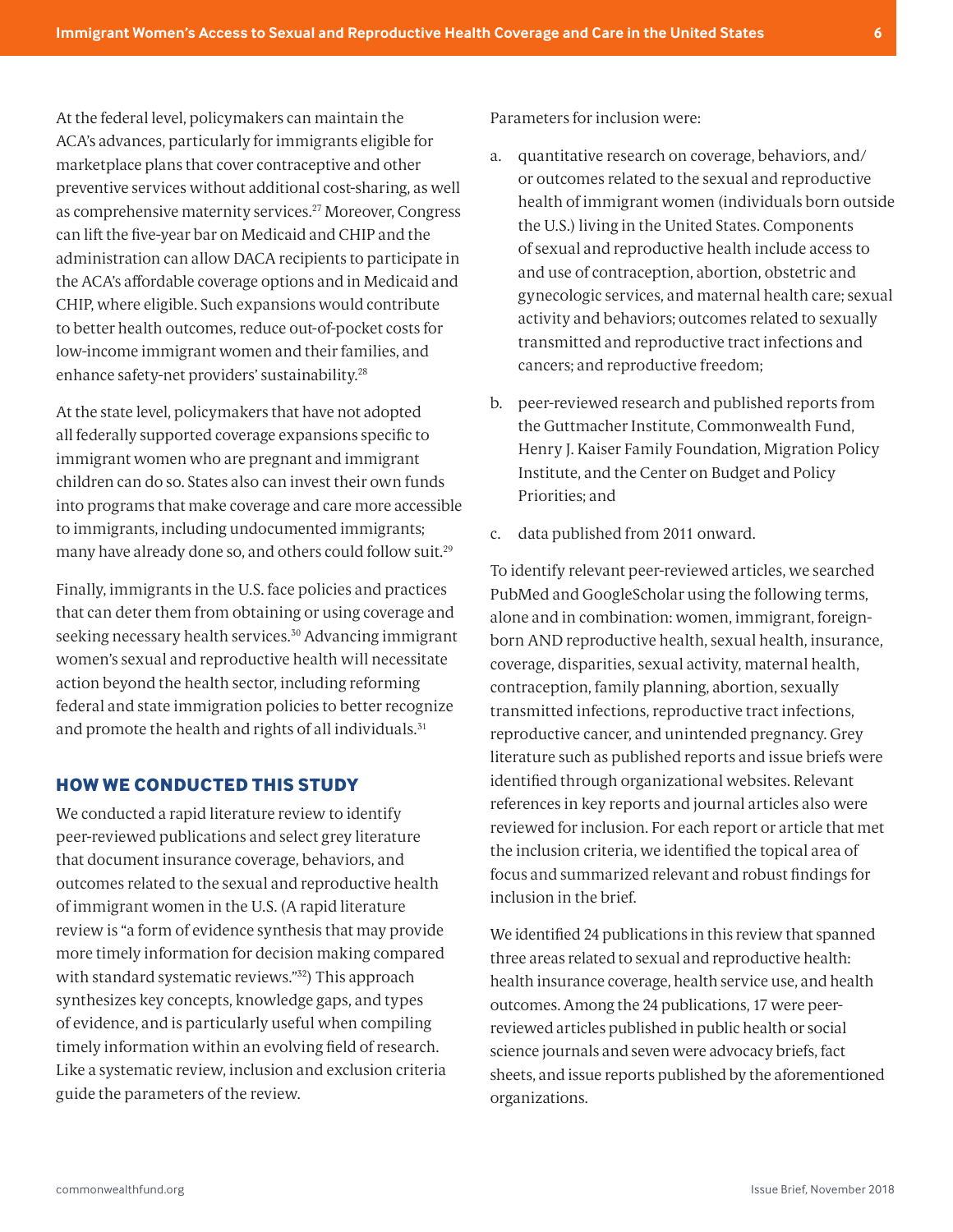#### <span id="page-6-0"></span>**NOTES**

[1](#page-1-0). Adam Sonfield, ["What Women Already Know:](https://www.guttmacher.org/gpr/2013/03/what-women-already-know-documenting-social-and-economic-benefits-family-planning)  [Documenting the Social and Economic Benefits of Family](https://www.guttmacher.org/gpr/2013/03/what-women-already-know-documenting-social-and-economic-benefits-family-planning)  [Planning,](https://www.guttmacher.org/gpr/2013/03/what-women-already-know-documenting-social-and-economic-benefits-family-planning)" *Guttmacher Policy Review* 16, no. 1 (Spring 2013).

[2](#page-1-0). Kinsey Hasstedt, "[Unbiased Information on and Referral](https://www.guttmacher.org/gpr/2018/01/unbiased-information-and-referral-all-pregnancy-options-are-essential-informed-consent)  [for All Pregnancy Options Are Essential to Informed](https://www.guttmacher.org/gpr/2018/01/unbiased-information-and-referral-all-pregnancy-options-are-essential-informed-consent)  [Consent in Reproductive Health Care](https://www.guttmacher.org/gpr/2018/01/unbiased-information-and-referral-all-pregnancy-options-are-essential-informed-consent)," *Guttmacher Policy Review* 21 (2018).

[3](#page-1-0). Kinsey Hasstedt, ["More Than a Pack of Pills: The Many](https://www.guttmacher.org/gpr/2014/09/more-pack-pills-many-components-and-health-benefits-quality-family-planning)  [Components and Health Benefits of Quality Family](https://www.guttmacher.org/gpr/2014/09/more-pack-pills-many-components-and-health-benefits-quality-family-planning)  [Planning,](https://www.guttmacher.org/gpr/2014/09/more-pack-pills-many-components-and-health-benefits-quality-family-planning)" *Guttmacher Policy Review* 17, no. 3 (Summer 2014).

[4](#page-1-0). Henry J. Kaiser Family Foundation, *[Women's Health](https://www.kff.org/womens-health-policy/fact-sheet/womens-health-insurance-coverage-fact-sheet/)  [Insurance Coverage](https://www.kff.org/womens-health-policy/fact-sheet/womens-health-insurance-coverage-fact-sheet/),* fact sheet (KFF, Oct. 2017).

[5](#page-1-0). Migration Policy Institute, *[Age-Sex Pyramids of U.S.](https://www.migrationpolicy.org/programs/data-hub/charts/age-sex-pyramids-immigrant-and-native-born-population-over-time?width=1000&height=850&iframe=true)  [Immigrant and Native-Born Populations, 1970-Present](https://www.migrationpolicy.org/programs/data-hub/charts/age-sex-pyramids-immigrant-and-native-born-population-over-time?width=1000&height=850&iframe=true)* (MPI, n.d.).

[6](#page-1-0). Tricia Brooks et al., *[Medicaid and CHIP Eligibility,](http://files.kff.org/attachment/Report-Medicaid-and-CHIP-Eligibility-Enrollment-Renewal-and-Cost-Sharing-Policies-as-of-January-2018)  [Enrollment, Renewal, and Cost Sharing Policies as of](http://files.kff.org/attachment/Report-Medicaid-and-CHIP-Eligibility-Enrollment-Renewal-and-Cost-Sharing-Policies-as-of-January-2018)  [January 2018: Findings from a 50-State Survey](http://files.kff.org/attachment/Report-Medicaid-and-CHIP-Eligibility-Enrollment-Renewal-and-Cost-Sharing-Policies-as-of-January-2018)* (Henry J. Kaiser Family Foundation, Mar. 2018); and National Immigration Law Center, ["Health Care Coverage Maps](https://www.nilc.org/issues/health-care/healthcoveragemaps/)" (NILC, revised Aug. 13, 2018).

[7.](#page-1-0) Kinsey Hasstedt, "[How Dismantling the ACA's](https://www.guttmacher.org/gpr/2017/04/how-dismantling-acas-marketplace-coverage-would-impact-sexual-and-reproductive-health)  [Marketplace Coverage Would Impact Sexual and](https://www.guttmacher.org/gpr/2017/04/how-dismantling-acas-marketplace-coverage-would-impact-sexual-and-reproductive-health)  [Reproductive Health,](https://www.guttmacher.org/gpr/2017/04/how-dismantling-acas-marketplace-coverage-would-impact-sexual-and-reproductive-health)" *Guttmacher Policy Review* 20 (published online Apr. 6, 2017).

[8](#page-1-0). Samantha Artiga and Petry Ubri, *[Living in an Immigrant](https://www.kff.org/disparities-policy/issue-brief/living-in-an-immigrant-family-in-america-how-fear-and-toxic-stress-are-affecting-daily-life-well-being-health/)  [Family in America: How Fear and Toxic Stress Are Affecting](https://www.kff.org/disparities-policy/issue-brief/living-in-an-immigrant-family-in-america-how-fear-and-toxic-stress-are-affecting-daily-life-well-being-health/)  [Daily Life, Well-Being, and Health](https://www.kff.org/disparities-policy/issue-brief/living-in-an-immigrant-family-in-america-how-fear-and-toxic-stress-are-affecting-daily-life-well-being-health/)* (Henry J. Kaiser Family Foundation, Dec. 2017); Edward D. Vargas, Gabriel R. Sanchez, and Melina Juárez, "[Fear by Association:](https://read.dukeupress.edu/jhppl/article-abstract/42/3/459/13888)  [Perceptions of Anti-Immigrant Policy and Health](https://read.dukeupress.edu/jhppl/article-abstract/42/3/459/13888)  [Outcomes,](https://read.dukeupress.edu/jhppl/article-abstract/42/3/459/13888)" *Journal of Health Politics, Policy and Law* 42, no. 3 (June 2017): 459–83; and Morgan M. Philbin et al., "[State-Level Immigration and Immigrant-Focused Policies](https://www.sciencedirect.com/science/article/abs/pii/S0277953617302307)  [as Drivers of Latino Health Disparities in the United States,](https://www.sciencedirect.com/science/article/abs/pii/S0277953617302307)" *Social Science & Medicine* 199 (Feb. 2018): 29–38.

[9.](#page-1-0) Krista M. Perreira, Hirokazu Yoshikawa, and Jonathan Oberlander, ["A New Threat to Immigrants' Health — The](https://www.nejm.org/doi/full/10.1056/NEJMp1808020)  [Public-Charge Rule,](https://www.nejm.org/doi/full/10.1056/NEJMp1808020)" *New England Journal of Medicine* 379, no. 10 (Sept. 6, 2018): 901–3.

[10](#page-1-0). Sharon Parrott, Shelby Gonzales, and Liz Schott, *[Trump](https://www.cbpp.org/research/poverty-and-inequality/trump-public-charge-rule-would-prove-particularly-harsh-for-pregnant)  ['Public Charge' Rule Would Prove Particularly Harsh for](https://www.cbpp.org/research/poverty-and-inequality/trump-public-charge-rule-would-prove-particularly-harsh-for-pregnant)  [Pregnant Women and Children](https://www.cbpp.org/research/poverty-and-inequality/trump-public-charge-rule-would-prove-particularly-harsh-for-pregnant)* (Center on Budget and Policy Priorities, May 2018).

[11](#page-1-0). A rapid literature review is "a form of evidence synthesis that may provide more timely information for decision making compared with standard systematic reviews." See: Lisa Hartling et al., *[EPC Methods: AHRQ End-User](https://www.ncbi.nlm.nih.gov/books/NBK362003/)  [Perspectives of Rapid Reviews](https://www.ncbi.nlm.nih.gov/books/NBK362003/)* (Agency for Healthcare Research and Quality, Apr. 2016).

[12](#page-3-0). Karen M. Coller et al., "[Unintended Births Among](https://www.sciencedirect.com/science/article/abs/pii/S1049386714000371)  [Adult Immigrant and U.S.-Born Mexican Women in the](https://www.sciencedirect.com/science/article/abs/pii/S1049386714000371)  [Los Angeles Mommy and Baby \(LAMB\) Survey](https://www.sciencedirect.com/science/article/abs/pii/S1049386714000371)," *Women's Health Issues* 24, no. 4 (July–Aug. 2014): e365–e372; Denise Vasquez et al., ["Unintended Birth Among Hispanic Women](https://www.ncbi.nlm.nih.gov/pmc/articles/PMC4418950/)  [in Texas: A Descriptive Analysis](https://www.ncbi.nlm.nih.gov/pmc/articles/PMC4418950/)," *Maternal and Child Health Journal* 19, no. 6 (June 2015): 1220–29; Scarlett Lin Gomez et al., "[Hidden Breast Cancer Disparities in Asian](https://www.ncbi.nlm.nih.gov/pmc/articles/PMC2837454/)  [Women: Disaggregating Incidence Rates by Ethnicity and](https://www.ncbi.nlm.nih.gov/pmc/articles/PMC2837454/)  [Migrant Status](https://www.ncbi.nlm.nih.gov/pmc/articles/PMC2837454/)," *American Journal of Public Health* 100, no. S1 (Apr. 2010): S125–S131; and Gopal K. Singh, Alfonso Rodriguez-Lainz, and Michael D. Kogan, "[Immigrant](https://www.hindawi.com/journals/tswj/2013/512313/abs/)  [Health Inequalities in the United States: Use of Eight Major](https://www.hindawi.com/journals/tswj/2013/512313/abs/)  [National Data Systems,](https://www.hindawi.com/journals/tswj/2013/512313/abs/)" *Scientific World Journal* (2013), article ID 512313.

[13](#page-3-0). Teresa Janevic et al., ["The Role of Obesity in the Risk](https://www.ncbi.nlm.nih.gov/pubmed/29501220)  [of Gestational Diabetes Among Immigrant and U.S.-Born](https://www.ncbi.nlm.nih.gov/pubmed/29501220)  [Women in New York City](https://www.ncbi.nlm.nih.gov/pubmed/29501220)," *Annals of Epidemiology* 28, no. 4 (Apr. 2018): 242–48; and Teresa Janevic et al., ["Disparities](https://link.springer.com/article/10.1007%2Fs10995-013-1261-6)  [in Cesarean Delivery by Ethnicity and Nativity in New](https://link.springer.com/article/10.1007%2Fs10995-013-1261-6)  [York City,](https://link.springer.com/article/10.1007%2Fs10995-013-1261-6)" *Maternal and Child Health Journal* 18, no. 1 (Jan. 2014): 250–57.

[14](#page-3-0). Guttmacher Institute, *[Dramatic Gains in Insurance](https://www.guttmacher.org/article/2018/01/dramatic-gains-insurance-coverage-women-reproductive-age-are-now-jeopardy)  [Coverage for Women of Reproductive Age Are Now in](https://www.guttmacher.org/article/2018/01/dramatic-gains-insurance-coverage-women-reproductive-age-are-now-jeopardy)  [Jeopardy](https://www.guttmacher.org/article/2018/01/dramatic-gains-insurance-coverage-women-reproductive-age-are-now-jeopardy)* (Guttmacher, Jan. 2018).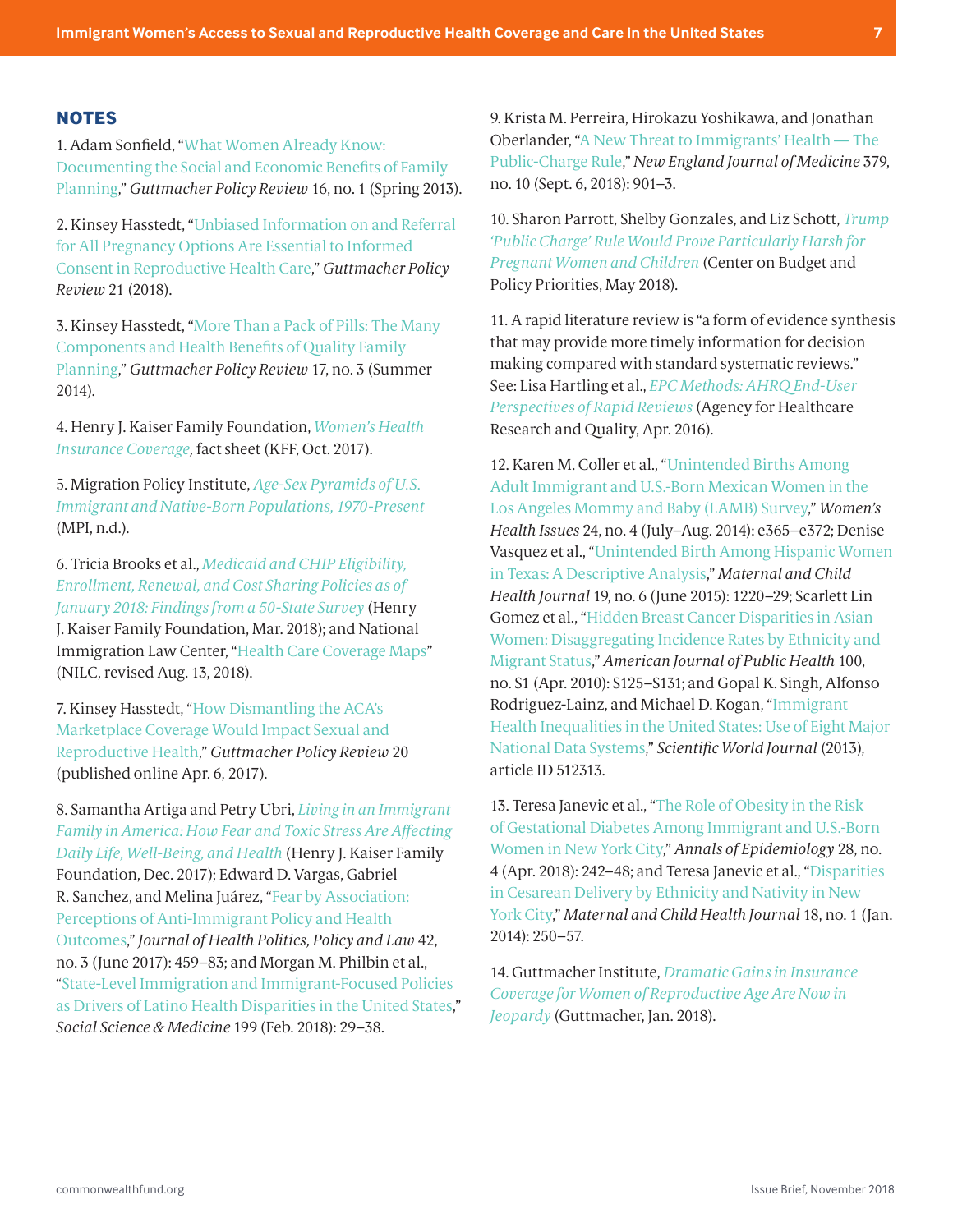<span id="page-7-0"></span>[15](#page-3-0). The Title X national family planning program is the sole federal program dedicated to helping individuals obtain high-quality, affordable family planning services in the United States. See: Kinsey Hasstedt, ["Why We Cannot Afford](https://www.guttmacher.org/gpr/2017/01/why-we-cannot-afford-undercut-title-x-national-family-planning-program)  [to Undercut the Title X National Family Planning Program](https://www.guttmacher.org/gpr/2017/01/why-we-cannot-afford-undercut-title-x-national-family-planning-program)," *Guttmacher Policy Review* 20 (Jan. 30, 2017); and Megan L. Kavanaugh, Mia R. Zolna, and Kristen Burke, "[Use of Health](https://www.guttmacher.org/journals/psrh/2018/06/use-health-insurance-among-clients-seeking-contraceptive-services-title-x)  [Insurance Among Clients Seeking Contraceptive Services](https://www.guttmacher.org/journals/psrh/2018/06/use-health-insurance-among-clients-seeking-contraceptive-services-title-x)  [at Title X–Funded Facilities in 2016,](https://www.guttmacher.org/journals/psrh/2018/06/use-health-insurance-among-clients-seeking-contraceptive-services-title-x)" *Perspectives on Sexual and Reproductive Health* 50, no. 3 (Sept. 2018): 101–09.

[16](#page-4-0). Athena Tapales, Ayana Douglas-Hall, and Hannah Whitehead, *[The Sexual and Reproductive Health of Foreign-](https://www.guttmacher.org/article/2018/02/sexual-and-reproductive-health-foreign-born-women-united-states)[Born Women in the United States](https://www.guttmacher.org/article/2018/02/sexual-and-reproductive-health-foreign-born-women-united-states)* (Guttmacher Institute, Feb. 2018); Ellen K. Wilson, ["Difference in Contraceptive](https://link.springer.com/article/10.1007%2Fs10995-008-0382-9)  [Use Across Generations of Migration Among Women of](https://link.springer.com/article/10.1007%2Fs10995-008-0382-9)  [Mexican Origin](https://link.springer.com/article/10.1007%2Fs10995-008-0382-9)," *Maternal and Child Health Journal* 13, no. 5 (Sept. 2009): 641–51.

[17](#page-4-0). Jennifer J. Frost, *[U.S. Women's Use of Sexual and](https://www.guttmacher.org/report/us-womens-use-sexual-and-reproductive-health-services-trends-sources-care-and-factors)  [Reproductive Health Services: Trends, Sources of Care](https://www.guttmacher.org/report/us-womens-use-sexual-and-reproductive-health-services-trends-sources-care-and-factors)  [and Factors Associated with Use, 1995–2010](https://www.guttmacher.org/report/us-womens-use-sexual-and-reproductive-health-services-trends-sources-care-and-factors)* (Guttmacher Institute, May 2013).

[18](#page-4-0). Tapales, Douglas-Hall, and Whitehead, "Sexual and Reproductive Health," 2018.

[19.](#page-4-0) Sandra E. Echeverria and Olveen Carrasquillo, ["The](https://insights.ovid.com/pubmed?pmid=16862042)  [Roles of Citizenship Status, Acculturation, and Health](https://insights.ovid.com/pubmed?pmid=16862042)  [Insurance in Breast and Cervical Cancer Screening](https://insights.ovid.com/pubmed?pmid=16862042)  [Among Immigrant Women](https://insights.ovid.com/pubmed?pmid=16862042)," *Medical Care* 44, no. 8 (Aug. 2006): 788–92; and Greta A. Kilmer et al., ["Hepatitis B](https://academic.oup.com/cid/advance-article/doi/10.1093/cid/ciy479/5026244)  [Vaccination and Screening Among Foreign-Born Women of](https://academic.oup.com/cid/advance-article/doi/10.1093/cid/ciy479/5026244)  [Reproductive Age in the United States, 2013–2015,](https://academic.oup.com/cid/advance-article/doi/10.1093/cid/ciy479/5026244)" *Clinical Infectious Diseases* (Epub ahead of print, June 1, 2018).

[20.](#page-4-0) Adriana M. Reyes and Patricia Y. Miranda, ["Trends in](https://www.ncbi.nlm.nih.gov/pmc/articles/PMC4561545/)  [Cancer Screening by Citizenship and Health Insurance,](https://www.ncbi.nlm.nih.gov/pmc/articles/PMC4561545/)  [2000–2010,](https://www.ncbi.nlm.nih.gov/pmc/articles/PMC4561545/)" *Journal of Immigrant and Minority Health* 17, no. 3 (June 2015): 644–51.

[21](#page-4-0). Frost, *U.S. Women's Use,* 2009; and Tapales, Douglas-Hall, and Whitehead, "Sexual and Reproductive Health," 2018.

[22.](#page-4-0) Frost, *U.S. Women's Use,* 2009.

[23.](#page-4-0) Rachel K. Jones and Jenna Jerman, ["Population Group](https://www.guttmacher.org/article/2017/10/population-group-abortion-rates-and-lifetime-incidence-abortion-united-states-2008)  [Abortion Rates and Lifetime Incidence of Abortion: United](https://www.guttmacher.org/article/2017/10/population-group-abortion-rates-and-lifetime-incidence-abortion-united-states-2008)  [States, 2008–2014,](https://www.guttmacher.org/article/2017/10/population-group-abortion-rates-and-lifetime-incidence-abortion-united-states-2008)" *American Journal of Public Health* 107, no. 12 (Dec. 2017): 1904–9.

[24](#page-4-0). Kate Coleman-Minahan and Goleen Samari, *[How](https://scholars.org/brief/how-removal-immigrant-fathers-harms-sexual-health-and-wellbeing-their-daughters)  [Removal of Immigrant Fathers Harms the Sexual Health and](https://scholars.org/brief/how-removal-immigrant-fathers-harms-sexual-health-and-wellbeing-their-daughters)  [Wellbeing of Their Daughters](https://scholars.org/brief/how-removal-immigrant-fathers-harms-sexual-health-and-wellbeing-their-daughters)* (Scholars Strategy Network, Feb. 2018); and Wendy Cervantes, Rebecca Ullrich, and Hannah Matthews, *[Our Children's Fear: Immigration](https://www.clasp.org/sites/default/files/publications/2018/03/2018_ourchildrensfears.pdf)  [Policy's Effects on Young Children](https://www.clasp.org/sites/default/files/publications/2018/03/2018_ourchildrensfears.pdf)* (Center for Law and Social Policy, Mar. 2018).

[25](#page-4-0). Hasstedt, "Why We Cannot Afford," 2017.

[26.](#page-4-0) Rachel Benson Gold, "['I Am Who I Serve' — Community](https://www.guttmacher.org/gpr/2010/08/i-am-who-i-serve-community-health-workers-family-planning-programs)  [Health Workers in Family Planning Programs](https://www.guttmacher.org/gpr/2010/08/i-am-who-i-serve-community-health-workers-family-planning-programs)," *Guttmacher Policy Review* 13, no. 3 (Aug. 2010).

[27.](#page-5-0) Hasstedt, "How Dismantling the ACA's," 2017; and Adam Sonfield, ["No One Benefits If Women Lose Coverage for](https://www.guttmacher.org/gpr/2017/06/no-one-benefits-if-women-lose-coverage-maternity-care)  [Maternity Care](https://www.guttmacher.org/gpr/2017/06/no-one-benefits-if-women-lose-coverage-maternity-care)," *Guttmacher Policy Review* 20 (June 2017).

[28.](#page-5-0) Arijit Nandi, Sana Loue, and Sandro Galea, "[Expanding](https://link.springer.com/article/10.1007%2Fs10903-009-9267-2)  [the Universe of Universal Coverage: The Population Health](https://link.springer.com/article/10.1007%2Fs10903-009-9267-2)  [Argument for Increasing Coverage for Immigrants,](https://link.springer.com/article/10.1007%2Fs10903-009-9267-2)" *Journal of Immigrant and Minority Health* 11, no. 6 (Dec. 2009): 433–36; Adam Sonfield, ["Why Protecting Medicaid Means](https://www.guttmacher.org/gpr/2017/03/why-protecting-medicaid-means-protecting-sexual-and-reproductive-health)  [Protecting Sexual and Reproductive Health,](https://www.guttmacher.org/gpr/2017/03/why-protecting-medicaid-means-protecting-sexual-and-reproductive-health)" *Guttmacher Policy Review* 20 (Mar. 2017); and Larissa Antonisse et al., *[The Effects of Medicaid Expansion Under the ACA: Updated](https://www.kff.org/medicaid/issue-brief/the-effects-of-medicaid-expansion-under-the-aca-updated-findings-from-a-literature-review-march-2018/)  [Findings from a Literature Review](https://www.kff.org/medicaid/issue-brief/the-effects-of-medicaid-expansion-under-the-aca-updated-findings-from-a-literature-review-march-2018/)* (Henry J. Kaiser Family Foundation, Mar. 2018).

[29](#page-5-0). National Immigration Law Center, ["Table: Medical](https://www.nilc.org/wp-content/uploads/2015/11/med-services-for-imms-in-states.pdf)  [Assistance Programs for Immigrants in Various States](https://www.nilc.org/wp-content/uploads/2015/11/med-services-for-imms-in-states.pdf)" (NILC, Jan. 2018); and Shannon McConville et al., *[Health](https://www.ppic.org/publication/health-coverage-and-care-for-undocumented-immigrants/)  [Coverage and Care for Undocumented Immigrants](https://www.ppic.org/publication/health-coverage-and-care-for-undocumented-immigrants/)* (Public Policy Institute of California, Nov. 2015).

[30.](#page-5-0) Artiga and Ubri, *Living in an Immigrant Family.*

[31.](#page-5-0) Ann M. Starrs et al., ["Accelerate Progress — Sexual](https://www.thelancet.com/journals/lancet/article/PIIS0140-6736(18)30293-9/fulltext)  [and Reproductive Health and Rights for All: Report of the](https://www.thelancet.com/journals/lancet/article/PIIS0140-6736(18)30293-9/fulltext)  Guttmacher–*Lancet* [Commission,](https://www.thelancet.com/journals/lancet/article/PIIS0140-6736(18)30293-9/fulltext)" *The Lancet Commissions* 391, no. 1040 (June 2018): 2642–92.

[32.](#page-5-0) Hartling et al., *EPC Methods,* 2016.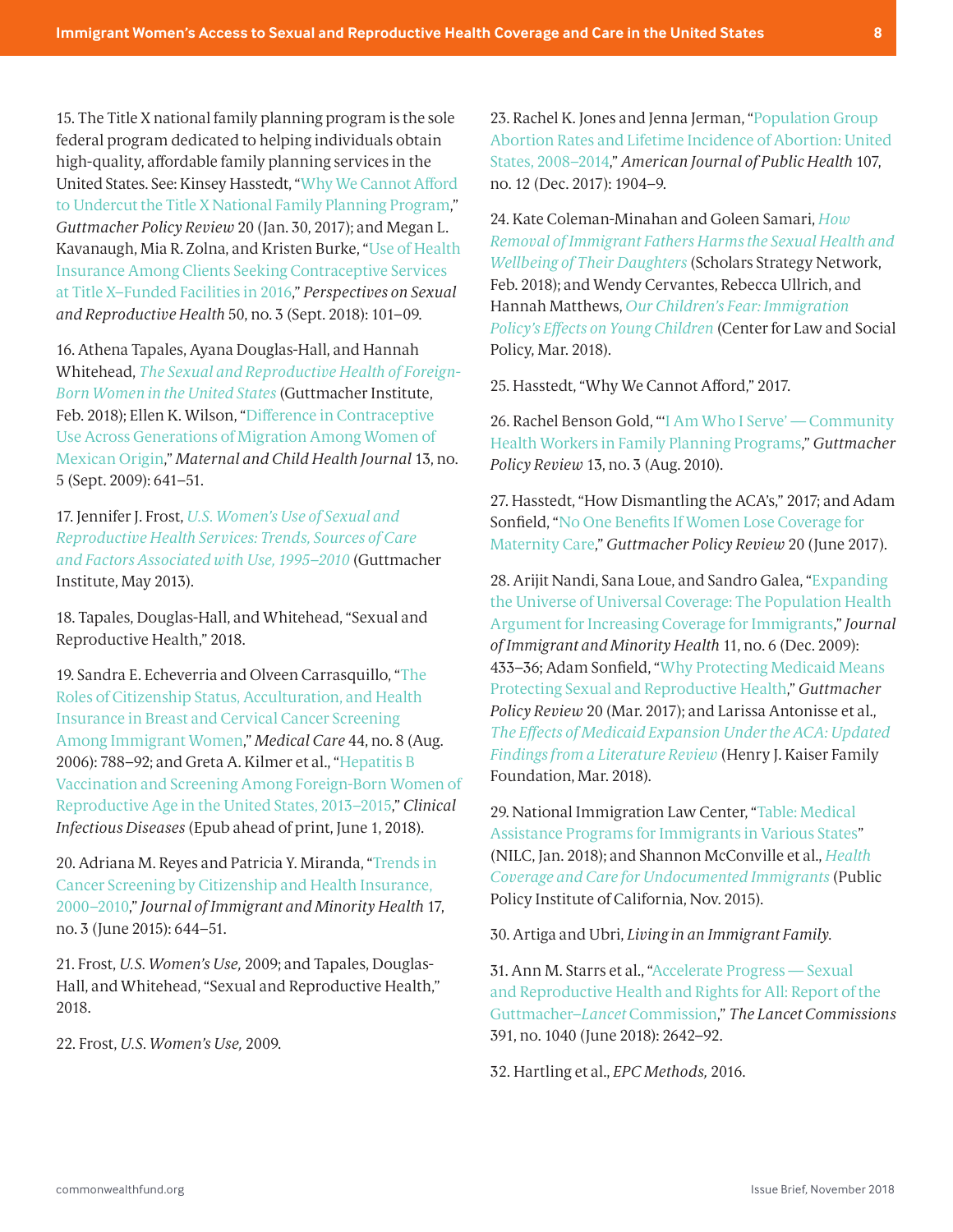## **ABOUT THE AUTHORS**

**Kinsey Hasstedt, M.P.H.,** is a senior policy manager in the Guttmacher Institute's Washington, D.C., office. She focuses on publicly funded family planning programs and providers in the United States, immigrant women's access to health insurance and health care, and the intersection of intimate partner violence and reproductive health and rights. Prior to joining the Institute in 2012, Ms. Hasstedt was director of political affairs and outreach at Planned Parenthood of the Rocky Mountains and Planned Parenthood Votes Colorado. Ms. Hasstedt received an M.P.H., with a focus on sexual and reproductive health policy and disparities, from the Johns Hopkins University Bloomberg School of Public Health.

**Sheila Desai, M.P.H.,** joined the Guttmacher Institute in 2015. As a senior research associate, her current work focuses on abortion and adolescent sexual health in the United States. Prior to joining Guttmacher, Ms. Desai worked with Advancing New Standards in Reproductive Health at the University of California, San Francisco, where her work focused on expanding access to abortion care in California. She has coauthored articles in the *American Journal of Public Health*, *Obstetrics & Gynecology,* and *Women's Health Issues*, among other publications. Ms. Desai received an M.P.H. from the Johns Hopkins Bloomberg School of Public Health and is currently pursuing a Dr.P.H. from the CUNY School of Public Health.

**Zohra Ansari-Thomas, M.P.H.,** joined the Guttmacher Institute's Public Policy Division in 2015. As the state issues manager, she is responsible for analyzing legislative, regulatory, and judicial actions on a range of sexual and reproductive health and rights issues across the United States, and monitoring trends in state policies. She focuses on understanding policies that restrict access to publicly funded family planning, and policies to improve immigrant women's access to sexual and reproductive health care. Ms. Ansari-Thomas received an M.P.H. in epidemiology from the George Washington University Milken Institute School of Public Health.

*Editorial support was provided by Deborah Lorber.*

#### **ACKNOWLEDGMENTS**

The authors thank their Guttmacher Institute colleagues Cynthia Summers, Rachel K. Jones, and Rachel Benson Gold for their contributions to this brief.

#### **For more information about this brief, please contact:**

Kinsey Hasstedt, M.P.H. Senior Policy Manager Guttmacher Institute [khasstedtguttmacher.org](mailto:khasstedt%40guttmacher.org?subject=)

#### **About the Commonwealth Fund**

The mission of the Commonwealth Fund is to promote a highperforming health care system that achieves better access, improved quality, and greater efficiency, particularly for society's most vulnerable, including low-income people, the uninsured, and people of color. Support for this research was provided by the Commonwealth Fund. The views presented here are those of the authors and not necessarily those of the Commonwealth Fund or its directors, officers, or staff.